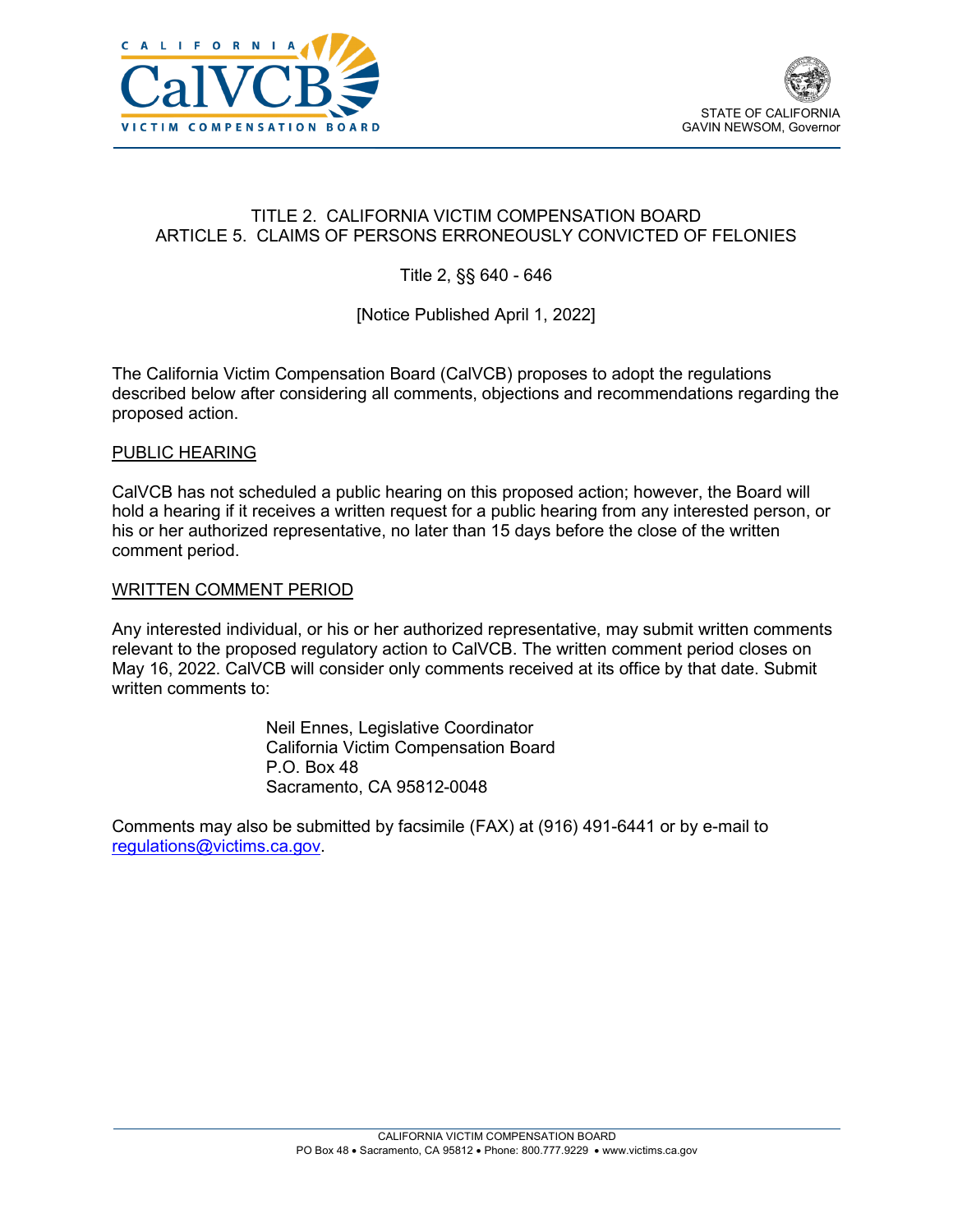# AUTHORITY AND REFERENCE

 Penal Code section 4906 authorizes CalVCB to adopt these proposed regulations, as does Government Code section 13920. The proposed regulatory action is intended to implement, interpret, and make specific Penal Code sections 4900 through 4904, which in turn crossreference Penal Code sections 861.865, 1485.5 and 1485.55.

## INFORMATIVE DIGEST / POLICY STATEMENT OVERVIEW

 felon pursuant to California Penal Code sections 4900 through 4906. A successful claim results sustained injury in the amount of \$140 per day of the claimant's wrongful imprisonment. (Pen. felony under California law, for which a prison sentence was imposed, and the claimant must no longer be imprisoned for that offense. In addition, the claimant must timely submit a verified from custody, dismissal of charges, judgment of acquittal, or pardon granted, whichever is later. CalVCB processes claims from persons seeking compensation as an erroneously convicted in a recommendation by CalVCB to the Legislature to make an appropriation for the claimant's Code, § 4904.) To be eligible for consideration, the claimant must have been convicted of a Erroneous Conviction Claim Form, with supporting documentation, within ten years after release (Pen. Code, § 4901.)

 their erroneous conviction. (Pen. Code, § 4900, subd. (a).) The claimant is entitled to a hearing to prove both of these elements, at which the Attorney General may appear to oppose the claim. (Pen. Code, § 4903, subd. (a).) The Attorney General, as well as CalVCB, are bound by any express factual findings rendered by a court during a habeas proceeding or motion to vacate, including a finding of factual innocence under any standard in that proceeding. (Pen. Code, §§ 851.865, 1485.5, 1485.55, 4903, subd. (c).) If a court has found the claimant to be factually without a hearing. (Pen. Code, §§ 851.865, 1485.55, subds. (a) & (c), 4902, subd. (a).) No adverse presumption exists for a claimant's failure to obtain a court finding of factual innocence.<br>(Pen. Code, § 1485.55, subd. (d).) Generally, the claimant must prove, by a preponderance of the evidence, that (1) they did not commit the crime that resulted in their incarceration and (2) they sustained injury as a result of innocent of the challenged conviction, then both innocence and injury are presumed and CalVCB's recommendation for compensation is automatically mandated, within 30 days and

 the Attorney General timely objects with clear and convicting proof that the claimant is not entitled to compensation. (Pen. Code, §§ 4900, subd. (b), 4902, subd. (d).) At a hearing on the claimant committed the acts constituting the offense. (Pen. Code, §§ 4900, subd. (b), 4902, subd. (d), 4903, subd. (b).) The Attorney General may not rely solely upon the trial court record to establish that the claimant is not entitled to compensation. (Pen. Code, § 4903, subd. (d).) Alternatively, if the conviction was vacated by a grant of habeas relief or pursuant to Penal Code section 1473.6 or 1473.7, subd. (a)(2), a recommendation for compensation is required unless claim, the Attorney General bears the burden to prove by clear and convincing evidence that the

 several times over the past decade. In 2021, SB 446 (Glazer, Chapter 490, Statutes of 2021), (Pen. Code, §§ 4900, subd. (b), 4902, subd. (d), 4903, subds. (b) & (d), 4904.) SB 446 further expanded the definition for a finding of factual innocence, as well as the circumstances under which such a finding may be rendered. (Pen. Code, §§ 1485.5, subd. (c), 1485.55, subd. (a).) This statutory scheme for processing claims under Penal Code section 4900 has been revised reassigned and increased the burden of proof for deciding claims in which the underlying conviction was vacated by a grant of habeas corpus or motion under Penal Code section 1473.6 or 1473.7, subd. (a)(2), while also limiting the type of evidence that may satisfy that burden.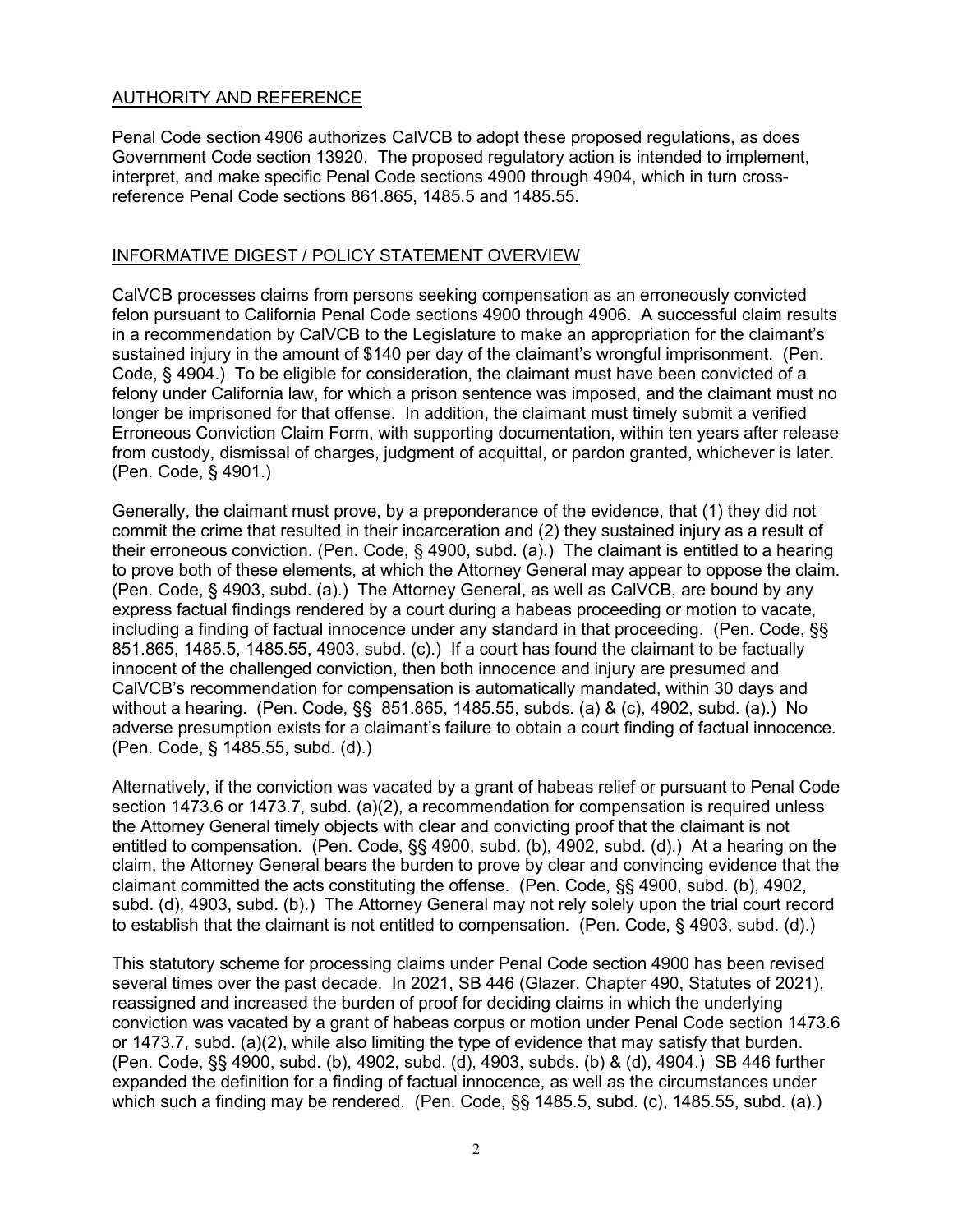claim with CalVCB from two years to ten years after acquittal, pardon, dismissal of charges, or release from custody. (Pen. Code, § 4901.) In 2016, SB 1134 (Leno, Chapter 785, Statutes of factual innocence for all convictions underlying their incarceration. In 2015, SB 635 (Nielsen, conviction custodial time to that calculation. In 2013, SB 618 (Leno, Chapter 800, Statutes of obtain a finding of factual innocence. In 2019, SB 269 (Bradford, Chapter 473, Statutes of 2019) extended the deadline for filing a 2016) mandated an automatic recommendation for claimants who received a court finding of Chapter 422, Statutes of 2015) revised the definition of injury to no longer require a showing of pecuniary harm, increased the rate of compensation from \$100 to \$140 per day, and added pre-2013), rendered court findings binding upon CalVCB and barred any presumption for failing to

obtain a finding of factual innocence.<br>Despite these significant changes, CalVCB's regulations governing Penal Code section 4900 claims have not been revised since 2012. As a result, many provisions are outdated, incomplete, or contrary to current law. The proposed regulatory action is intended to resolve all of these issues.

#### *Anticipated Benefits of the Proposed Regulation:*

 The proposed regulations will comply with the current law governing Penal Code section 4900 claims in accordance with SB 446, as well as SB 269, SB 1134, SB 635, and SB 618. The regulations will also interpret and implement general aspects of the law as applicable to specific circumstances. By doing so, it will provide clear guidance to the parties and enable the Board to decide these claims in a consistent and efficient manner.

#### *Evaluation of Inconsistency/Incompatibility with Existing State Regulations:*

The proposed regulations are not inconsistent or incompatible with existing state regulations.

## DISCLOSURES REGARDING THE PROPOSED ACTION

*The Board has made the following initial determinations:* 

Mandate on local agencies and school districts: None.

Cost or savings to any state agency: None.

 Government Code sections 17500 through 17630: None. Cost to any local agency or school district which must be reimbursed in accordance with

Other nondiscretionary cost or savings imposed on local agencies: None.

Cost or savings in federal funding to the state: None.

 Cost impacts on a representative private individual or business: The Board is not aware of any cost impacts that a representative private person or business would necessarily incur in reasonable compliance with the proposed action.

Significant, statewide adverse economic impact directly affecting business including the ability of California businesses to compete with businesses in other states: None.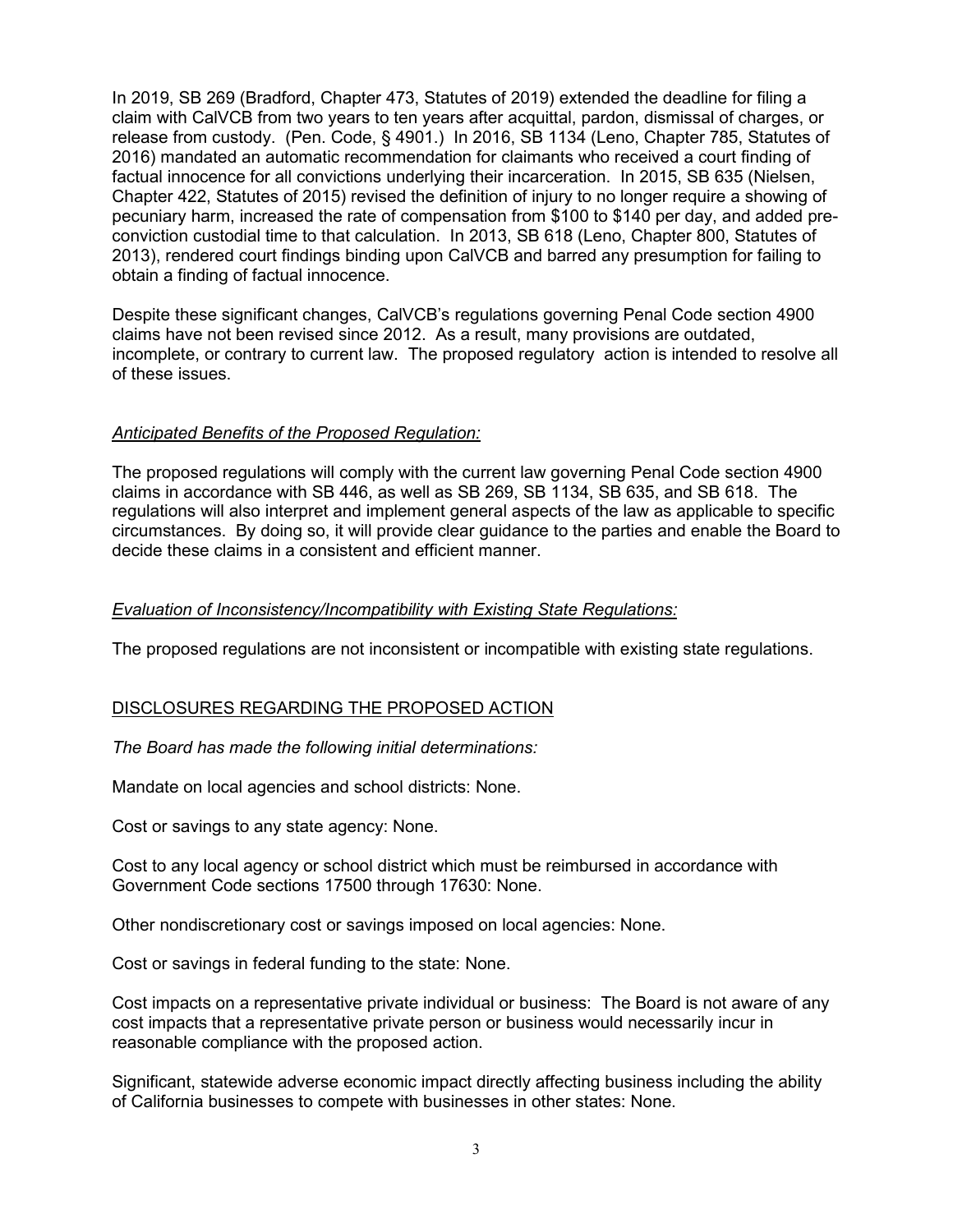## RESULTS OF THE ECONOMIC IMPACT ANALYSIS/ASSESSMENT

 governing Penal Code section 4900 claims. When a claim is approved, it solely results in a injury sustained by their erroneous conviction. Even then, compensation is awarded to a limited expected to increase under SB 446. Accordingly, the proposed regulations will not directly The purpose of the proposed regulations is to revise, interpret, and implement the current law recommendation for the Legislature to appropriate funds to compensate the claimant for the group of individuals, historically less than 10 per year on average, although that figure is impact jobs or the wider economy.

 *The Board has determined that the selected alternative will not affect:* 

(A) The creation or elimination of jobs within the State of California,

 The proposed regulations do not impact jobs as they apply to a limited group of individuals seeking a recommendation for compensation as a result of an erroneous felony conviction for which they were wrongfully incarcerated.

 California, and (B) The creation of new businesses or the elimination of existing businesses within the State of

 The proposed regulations do not impact the creation of new businesses or elimination of existing businesses in California because they apply to a limited group of individuals seeking a recommendation for compensation as a result of an erroneous felony conviction for which they were wrongfully incarcerated.

(C) The expansion of businesses currently doing business within the State of California.

 The proposed regulations do not impact the expansion of businesses currently doing business within the State of California because they apply to a limited group of individuals seeking a recommendation for compensation as a result of an erroneous felony conviction for which they were wrongfully incarcerated.

*The benefits of the regulation to the health and welfare of California residents, worker safety, and the state's environment:* 

 The Board has determined that the proposed regulations do not impact worker safety or the state's environment because they apply to a limited group of individuals seeking a recommendation for compensation as a result of an erroneous felony conviction for which they were wrongfully incarcerated.

## SMALL BUSINESS DETERMINATION

 The Board has determined that the proposed regulations do not affect small businesses because they apply to a limited group of individuals seeking a recommendation for compensation as a result of an erroneous felony conviction for which they were wrongfully incarcerated.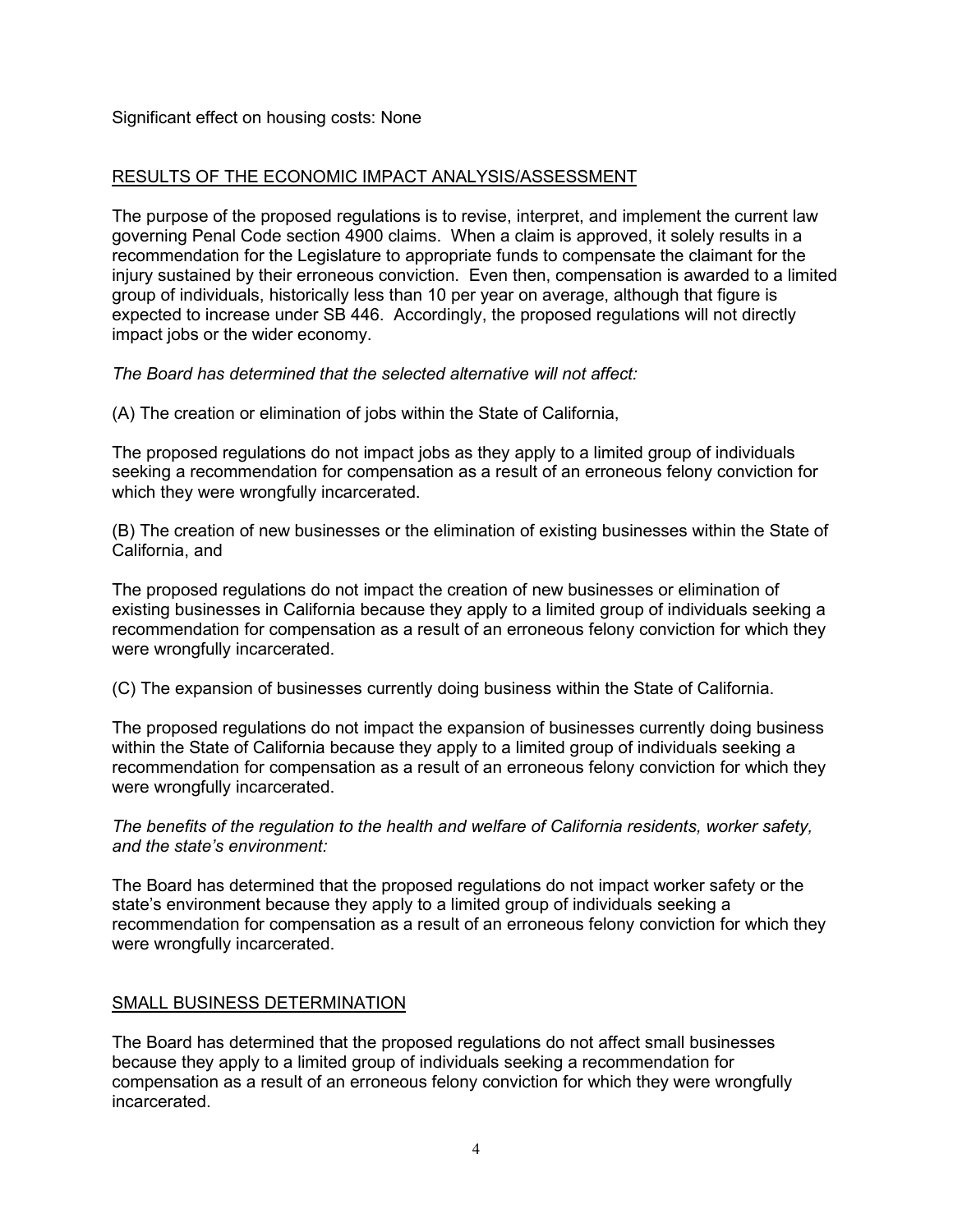# CONSIDERATION OF ALTERNATIVES

In accordance with Government Code section 11346.5, subdivision (a)(13), the Board must determine that no reasonable alternative it considered or that has otherwise been identified and brought to the attention of the agency would be more effective in carrying out the purpose for which the action is proposed or would be as effective and less burdensome to affected private individuals than the proposed action, or would be more cost-effective to affected private persons and equally effective in implementing the statutory policy or other provision of law.

The Board invites interested individuals to present statements or arguments with respect to alternatives to the proposed regulation during the written comment period.

## CONTACT PERSON

Inquiries concerning the proposed administrative action may be directed to:

Neil Ennes California Victim Compensation Board P.O. Box 48 Sacramento, CA 95812-0048 Telephone: (916) 491-3728

The backup contact person concerning the proposed administrative action may be directed to:

Kim Gauthier California Victim Compensation Board P.O. Box 48 Sacramento, CA 95812-0048 Telephone: (916) 491-3754

 Please direct requests for copies of the proposed text of the regulations, the Initial Statement of Reasons, the modified text of the regulations, if any, or other information upon which the rulemaking is based to Neil Ennes at the above address.

## AVAILABILITY OF STATEMENT OF REASONS, TEXT PROPOSED REGULATIONS AND RULEMAKING FILE

 the rulemaking process at its office at the above address. As of the date this notice is published regulation and the Initial Statement of Reasons. Copies may be obtained by contacting Neil The Board will have the entire rulemaking file available for inspection and copying throughout in the Notice Register, the rulemaking file consists of this notice, the proposed text of the Ennes at the P.O. Box or the phone number listed above.

## AVAILABILITY OF CHANGED OR MODIFIED TEXT

 received, the Board may adopt the proposed regulations substantially as described in this notice. If the Board makes modifications which are sufficiently related to the original proposed After holding the hearing, if requested, and considering all timely and relevant comments text, it will make the modified text available to the public at least 15 days before the Board